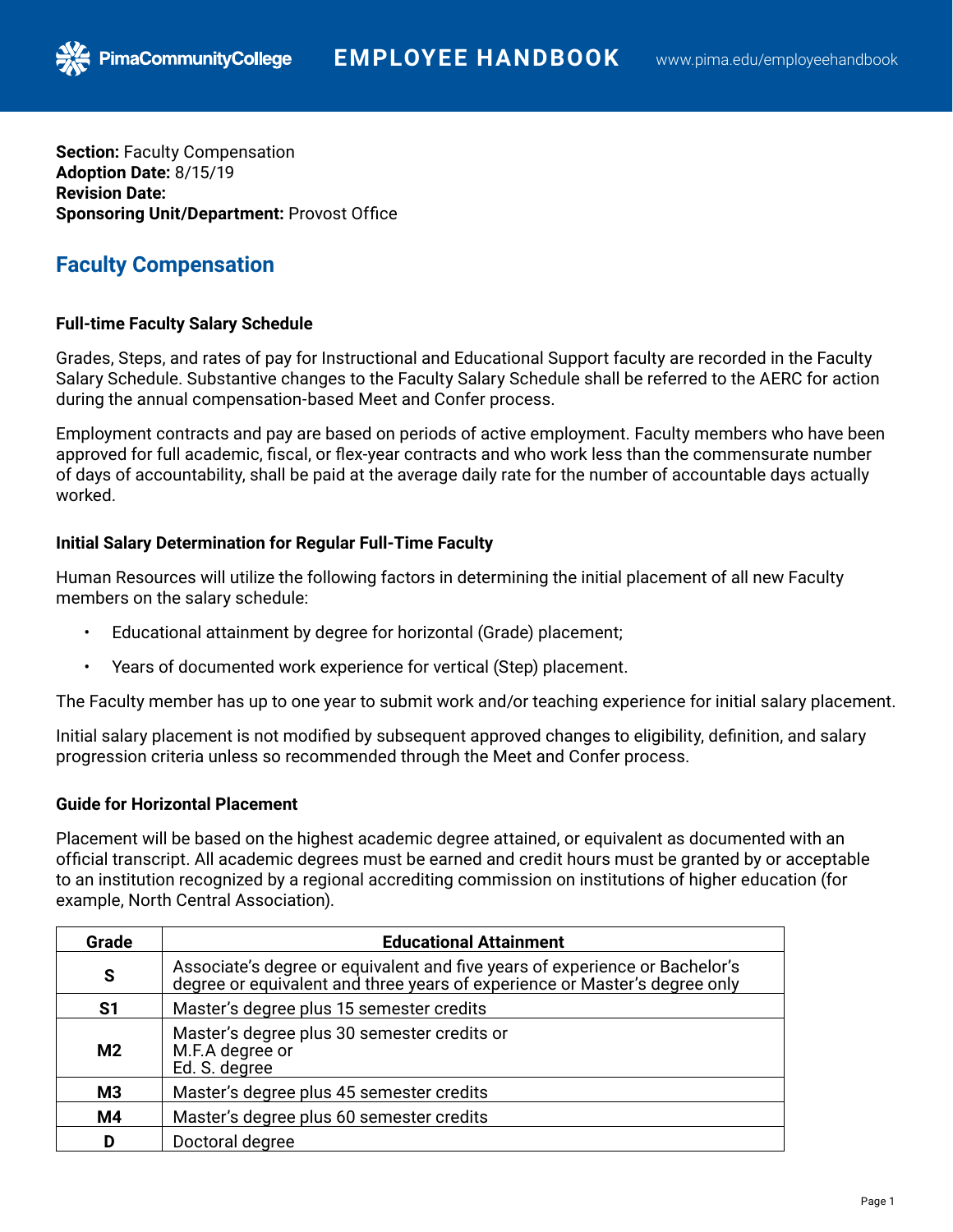- Additional Horizontal/Column Credit beyond S will not be awarded a Faculty member whose most advanced degree is an Associate's degree, or equivalent.
- A Faculty member whose most advanced degree is a Bachelor's degree, or equivalent, and who has earned 30 additional graduate level academic credit hours after the award of the Bachelor's degree, will be placed in Column S1. Horizontal/Column Credit beyond S1 will not be awarded a Faculty member whose most advanced degree is a Bachelor's degree or equivalent.
- A Faculty member whose most advanced degree is a Master's degree or equivalent will receive additional Horizontal/Column Credit based on graduate level academic credit hours attained beyond the award of a master's degree. Horizontal credit is based on completed increments of 15 semester hours (or 23 quarter hours), as shown in the table above.
- No partial grade adjustments will be awarded. Credit hours must be documented with an official transcript and submitted to Human Resources.

## **Guide for Vertical Placement**

**PimaCommunityCollege** 

- Additional Vertical Credit (step placement) may be granted at time of hire for previous work experience as defined below. Credit will be given for approved teaching and/or occupational (non-teaching) experience in the field, not to exceed one year of experience for each twelve-month period.
- Teaching Experience Teaching a complete course in a related subject area at an accredited institution, regardless of the duration. Less than full-time experience, which meets the duration requirement, will be credited on a prorated basis. NOTE: Teaching assistant experience will NOT be credited unless the employee provides documentation from an appropriate official of the institution that the teaching assistant was the sole instructor of record and was responsible for course content and student evaluation.
- Occupational Experience Related occupational work experience in the field to be taught or the area of specialization, with a minimum duration of six months. The related work experience must have been the primary responsibility of the position. Less than full-time experience, which meets the duration requirement, will be credited on a prorated basis. Training completed to obtain related certification beyond the requirements used for placement (minimum standards) will be credited based on its experience-equivalent as stated by the certification program, subject to the overall limitation of no more than one year of experience for each twelve-month period.
- Salary step placement will be at the rate of one step for two years of approved experience, for each of the first two steps and then three years of approved experience for each of the steps three through six. A maximum of six steps (up to Step 6) may be awarded for previous experience.

## **Initial Placement Review**

At the time of the employment offer, new Faculty members shall be advised of the opportunity to request a review of the initial salary determination. Within one month of the Faculty member's start date, the Faculty member will receive a copy of Human Resource's written review of his/her initial salary determination. The written review is intended to help the Faculty member determine if all relevant information has been considered in the placement decision. It is the Faculty member's responsibility to examine the initial placement, to notify Human Resources of any discrepancy in credited education or experience, and to provide documentation supporting his/her claim to additional credit.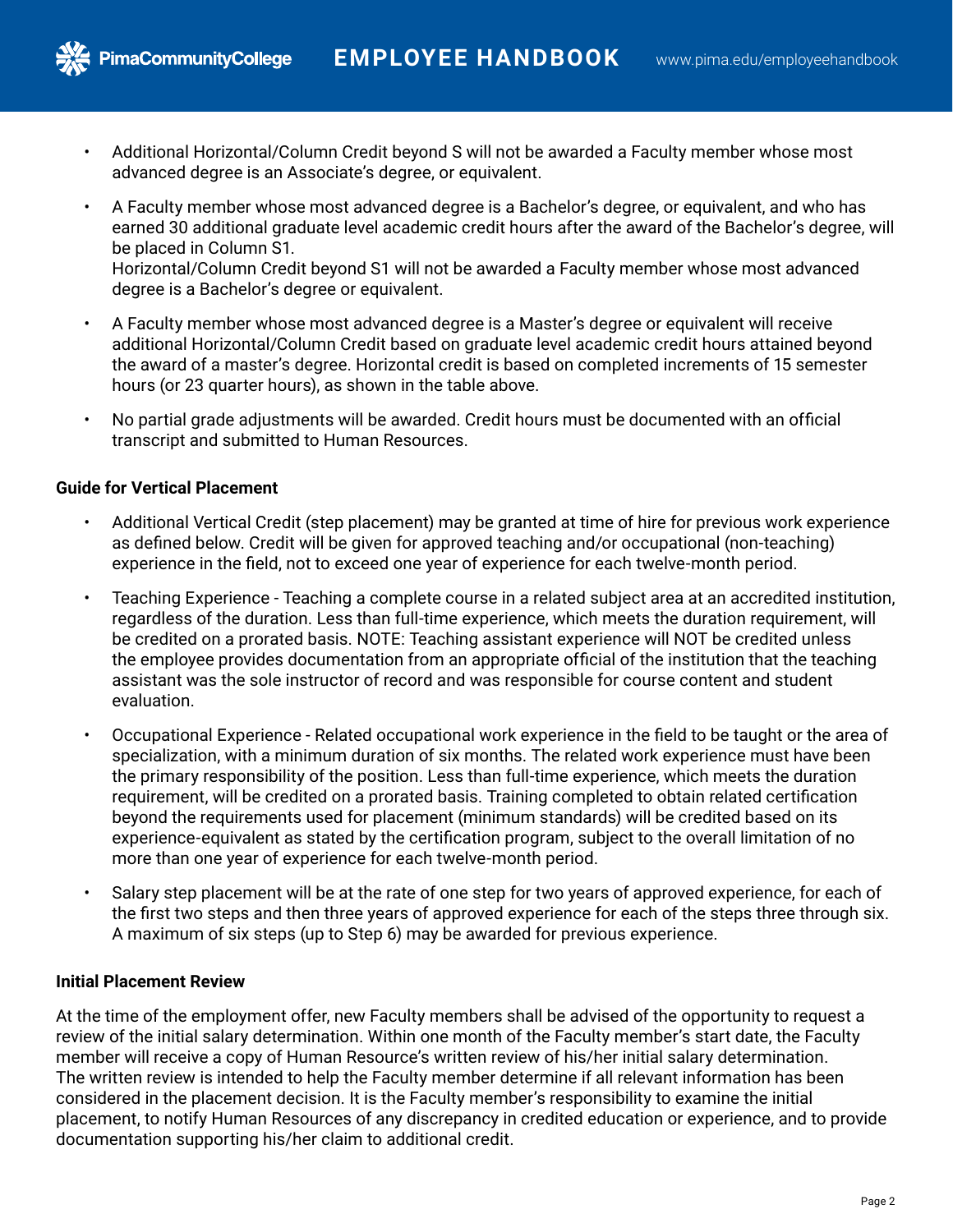Once all relevant information has been considered, a decision has been made and during the initial contract period, the Faculty member may file a written appeal of the initial salary determination to the Chief Human Resources Officer. The Chief Human Resources Officer will review the salary determination and the Faculty member's rationale for the appeal. In considering the review, the CHRO may consult with campus administration and discipline Faculty. The Chief Human Resources Officer will issue a final decision.

### **Nursing Faculty**

- To maintain competitiveness, Nursing Faculty are placed on a separate Salary Schedule.
- In addition, full-time regular Nursing Faculty who maintain specialty certifications from nationally recognized nursing accrediting organizations such as: ANA, NLN, AANP are eligible for an annual \$250 stipend.

#### **Movement on the Salary Schedule**

**PimaCommunityCollege** 

Salary adjustments in the form of horizontal and vertical movement are given according to the following guidelines. Horizontal and vertical movements on the salary schedule are independent of each other.

Guide for Horizontal Movement

- Additional Horizontal/Column movement is awarded based on the educational attainment standards outlined under Initial Placement above. If a Faculty member has completed additional education sufficient to advance to a new educational range, the Faculty member's new horizontal position will be determined by moving horizontally to the appropriate educational attainment range within his/her current Step.
- No partial credit will be awarded. To be creditable and effective for contracts issued on or after July 1, these hours must be documented with an official transcript, and submitted to Human Resources by August 31 of that same contract year.

Guide forVertical Movement

- Vertical movement (Step advancement) requires a recommendation from the Meet and Confer process and approval of funding by the Board of Governors. It will be effective the beginning of the contract year following approval. After initial placement on the salary schedule, a Faculty member will be approved for step advancement provided that he/she has met established Step criteria.
- When the Board grants Step advancement to the Faculty group, Faculty members who are on steps 1 through 15 and are approved for step advancement will move to the next higher step within the appropriate column. No vertical movement is possible from Step 16.

#### **Overload Rates (Teaching Assignments)**

The rate of compensation for any overload is included in the Faculty Salary Schedule.

#### **Non-Teaching Supplemental Rates**

The rate of compensation for any non-teaching assignment is included in the Faculty Salary Schedule.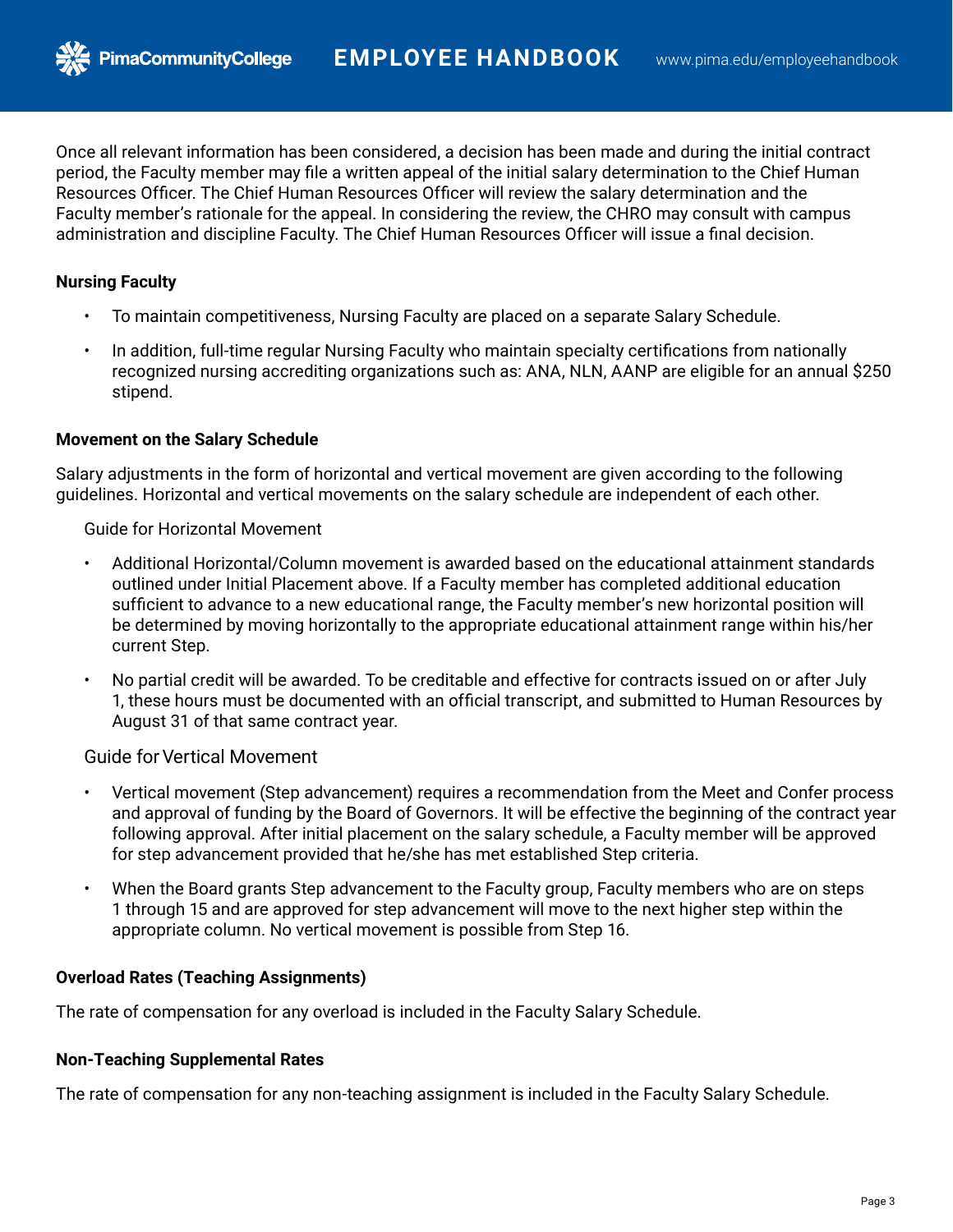#### **Reassigned Time**

See Faculty Reassigned Time & Instructional Stipends

#### **Grants/Awards/Externally Funded Contracts/Agreements**

Instructional work by a full-time faculty member, full or part time, in support of any externally funded grant, contract, or agreement will be compensated at the same rate as that received by the Faculty member under her/his regular contract with the College, with reassigned time or at the overload rate, as appropriate.

Non-instructional work by a full-time faculty member in service to an externally funded grant, contract, or agreement may be compensated as follows:

| <b>Type of Work</b>                                                             | <b>Type of Compensation</b>                                                                                      |
|---------------------------------------------------------------------------------|------------------------------------------------------------------------------------------------------------------|
| Discrete project or task including grant development                            | Stipend or<br>Faculty Supplemental Rate or<br>Reassigned time                                                    |
| Ongoing task                                                                    | Reassigned time                                                                                                  |
| Full or partial grant management                                                | Reassigned time                                                                                                  |
| Full or partial grant management during summer or other<br>non-contract periods | Compensation is based<br>on a prorated hourly wage.<br>Compensation will not exceed the<br>member's base salary. |

#### **Summer Session Teaching**

Instructional Faculty members who are not otherwise fulfilling contractual obligations during Summer Session are compensated at the overload rate (see above).

#### **Substitute Pay**

#### **General Rules**

- Any faculty member may substitute for another faculty member, with the approval of the supervisor responsible, in a discipline for which they are qualified.
- In a situation where only proctoring is required, any Faculty member may substitute for an absent Faculty member, with preference always to those qualified in the discipline.
- Supervisors have the flexibility to provide additional compensation to account for a substitute having to make up unfinished work not completed by the instructor of record. Examples include grading past-due assignments and replying to emails or discussion posts older than 24 hours.

#### **Calculation of Substitute Pay**

- Substitute pay for teaching a class in a *traditional face-to-face* modality shall be computed based on the load of the class, including any adjustments (e.g., large enrollment), multiplied by the Overload Rate, divided by the number of times the class is scheduled to meet during the term.
- Substitute pay for teaching each day of an *online* class shall be computed based on the load of the class, including any adjustments (e.g., large enrollment), multiplied by the established Overload Rate,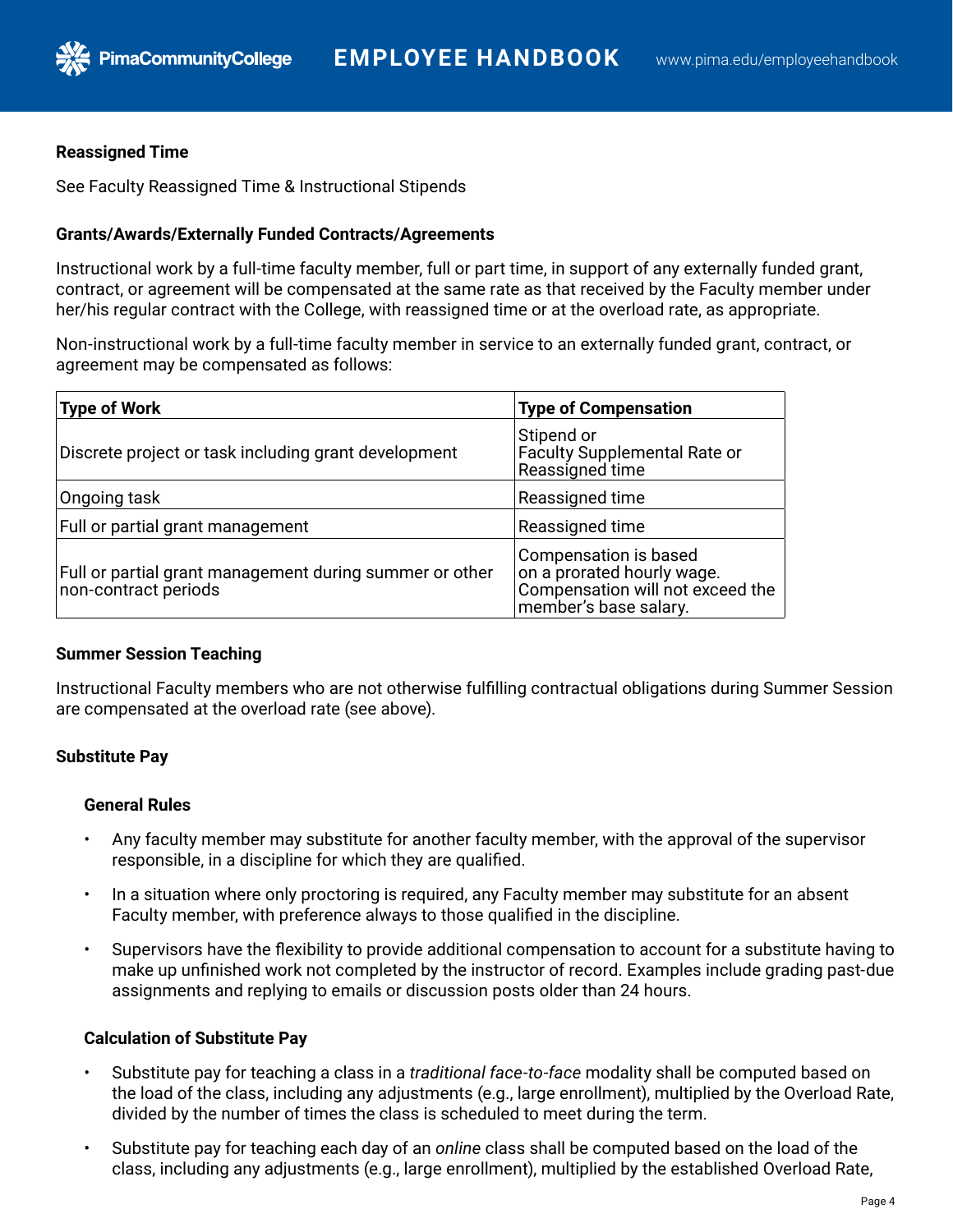divided by the number of days the class is scheduled to run (i.e., non-holiday weekdays).

- A combination of the above two procedures will be used to compute substitute pay in hybrid classes in proportion with how the course is scheduled and work performed by the substitute.
- Substitute pay for teaching in an open center shall be a flat rate as specified in the table below:

| Lecture Load Only           | \$50 |
|-----------------------------|------|
| Lecture/Lab Load Mix        | \$43 |
| <b>Laboratory Load Only</b> | \$35 |

The rates specified are for 50-minute instructional periods and are based upon the current Overload Rate, the meeting time for the traditional-length semester, and the Course Type of the class covered. In the event that the substitute provides coverage for longer than a 50-minute period, the clock hour rate can be obtained by multiplying the appropriate rate from the table by a factor of 1.2.

• Substitute pay for Educational Support Faculty non-teaching activities and responsibilities shall be based on the hourly Non-Teaching Supplemental Rate (see above).

#### **Salary Elections**

- Faculty on 9-month contracts may elect to receive their salary paid during the academic year on the basis of 20 or 21 equal payments (dependent on the number of pay periods in the contract term). Pay periods will begin on the first pay date after instructional accountability begins and ends after the last day of accountability.
- Alternatively, Faculty on 9-month contracts may elect to be paid year-round by selecting the deferred salary option that results in 26 equal payments. An initial election of deferred pay or any change in pay selection must be completed by August 1.
- All faculty on Flex-year contracts are typically paid on the basis of 26 pay dates.
- Salary elections are effective until revoked in writing by the Faculty. Election of the deferred salary payment option is irrevocable during the contract year and must be made before the beginning of the work period for which the faculty member is paid.

#### **Definitions applicable to Faculty Compensation**

#### *Educational Attainment -*

| Degree Type                         | <b>Accepted Definition</b>                                                                                                         |  |
|-------------------------------------|------------------------------------------------------------------------------------------------------------------------------------|--|
| Associate's degree or equivalent    | Equivalent is defined as satisfactory completion of 64                                                                             |  |
| A.A. or A.S. degree                 | semester hours or 96 quarter hours, with or without<br>attainment of a degree.                                                     |  |
| Bachelor's degree or equivalent -   | Equivalent is defined as satisfactory completion of 125<br>semester hours or 188 quarter hours, of which at least 42 of            |  |
| B.A., B.S., B.F.A. or B.S.N. degree | the credit hours must be upper division level.                                                                                     |  |
| Master's degree                     | An earned M.S., M.A., M.Ed., M.B.A., M.L.S, M.R.C., M. Div<br>or M.N. degree or other equivalent earned master's-level<br>degrees. |  |